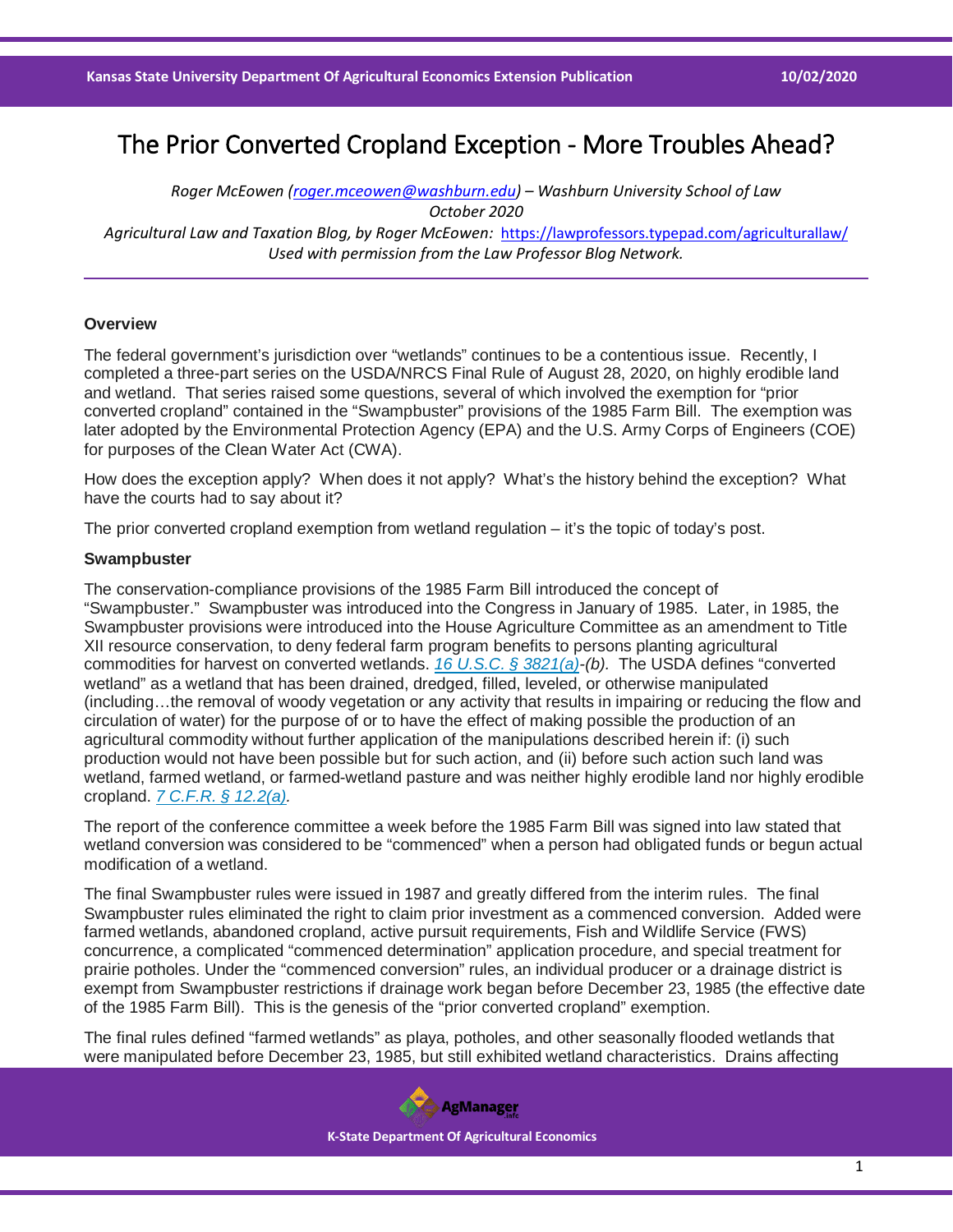these areas can be maintained, but the scope and effect of the original drainage system cannot be exceeded. *[7 C.F.R. § 12.33\(b\).](https://casetext.com/regulation/code-of-federal-regulations/title-7-agriculture/subtitle-a-office-of-the-secretary-of-agriculture/part-12-highly-erodible-land-conservation-and-wetland-conservation/subpart-c-wetland-conservation/1233-use-of-wetland-and-converted-wetland?ref=ArRBZs!rUiH4-)* Prior converted wetlands can be farmed, but they revert to protected status once abandoned. Abandonment occurs after five years of inactivity and can happen in one year if there is intent to abandon. A prior converted wetland is a wetland that was totally drained before December 23, 1985. If a wetland was drained before December 23, 1985, but wetland characteristics remain, it is a "farmed wetland" and only the original scope and effect of the drainage *of the affected land* can be maintained. *[Barthel v. Unites Stated Department of Agriculture, 181 F.3d 934 \(8th Cir. 1999\).](https://casetext.com/case/barthel-v-us-department-of-agriculture?ref=ArRBZs!b3VLzU)*

#### **1996 Farm Bill**

Under the 1996 Farm Bill, a farmed wetland located in a cropped field can be drained without sacrificing farm program benefit eligibility if another wetland is created elsewhere. Thus, through "mitigation," a farmed wetland can be moved to an out-of-the- way location. In addition, the 1996 legislation provides a good faith exemption to producers who inadvertently drain a wetland. If the wetland is restored within one year of drainage, no penalty applies. The legislation also revises the concept of "abandonment" for purposes of USDA farm program eligibility only. Cropland with a certified wetland delineation, such as "prior converted" or "farmed wetland" is to maintain that status, as long as the land is used for agricultural production. In accordance with an approved plan, a landowner may allow an area to revert to wetland status and then convert it back to its previous status without violating Swampbuster. Also, while there is an exception from the Swampbuster restrictions for prior converted wetland that returns to wetland status after December 23, 1985, as a result of specified events. *[16 U.S.C. §3822\(b\)\(2\)\(D\).](https://casetext.com/statute/united-states-code/title-16-conservation/chapter-58-erodible-land-and-wetland-conservation-and-reserve-program/subchapter-iii-wetland-conservation/section-3822-delineation-of-wetlands-exemptions?ref=ArRBZs!a91R7y)* The exception does not apply, however, if the land had returned to wetland status before or as of December 23, 1985.

Also, farm program payments are not forfeited for producing agricultural commodities on converted wetland if the land was determined to be "farmed wetland" or "farmed wetland pasture," and NRCS determines that the conversion would have only a minimal effect on the wetland functions and values of wetlands in the area. *[16 U.S.C. § 3822\(f\);](https://casetext.com/statute/united-states-code/title-16-conservation/chapter-58-erodible-land-and-wetland-conservation-and-reserve-program/subchapter-iii-wetland-conservation/section-3822-delineation-of-wetlands-exemptions?ref=ArRBZs!a91R7y) [7 C.F.R. § 12.30.](https://casetext.com/regulation/code-of-federal-regulations/title-7-agriculture/subtitle-a-office-of-the-secretary-of-agriculture/part-12-highly-erodible-land-conservation-and-wetland-conservation/subpart-c-wetland-conservation/1230-nrcs-responsibilities-regarding-wetlands?ref=ArRBZs!YXdCzw) See, e.g., [Rosenau v. Farm Service Agency, 395 F. Supp. 2d](https://casetext.com/case/rosenau-v-farm-service-agency?ref=ArRBZs!K5gec7)  [868 \(D. N.D. 2005\);](https://casetext.com/case/rosenau-v-farm-service-agency?ref=ArRBZs!K5gec7) [Holly Hills Farm Corp. v. United States, 447 F.3d 258 \(4th Cir. 2006\),](https://casetext.com/case/holly-hill-farm-corp-v-us?ref=ArRBZs!mgjWTu) aff'g, No. 3[.04CV856, 2005 U.S. Dist. LEXIS 12875 \(E.D. Va. Jun. 29, 2005\).](https://casetext.com/case/holly-hills-farm-corp-v-us?ref=ArRBZs!nLmM0b)*

## **2020 NRCS Circular**

The NRCS recently released Circular 180-20-1 with an effective date of September 1, 2020. It can be found here: [https://directives.sc.egov.usda.gov/OpenNonWebContent.aspx?content=45476.wba.](https://directives.sc.egov.usda.gov/OpenNonWebContent.aspx?content=45476.wba) Its stated claim is "To provide updated policy and guidance for the wetland and highly erodible land conservation policy in Title 180, National Food Security Act Manual (NFSAM),  $5<sup>th</sup>$  Edition. The Circular states that a new icon (a green triangle with a dot in the center) will be placed on NRCS-certified wetland determination (CWD) maps. For lengthy water features, the green dot will appear every half-mile. Perhaps such clear designation will make it easier for farmers to challenge the determinations – the determinations are often wrong. But, the point is that the use of the green dot is to identify cropland areas that might be subject to federal government jurisdiction. Any farmland containing a green dot could mean that the owner/operator will have to complete the NRCS Form CPA-026, available

here: [https://www.nrcs.usda.gov/Internet/FSE\\_DOCUMENTS/nrcs142p2\\_020039.pdf.](https://www.nrcs.usda.gov/Internet/FSE_DOCUMENTS/nrcs142p2_020039.pdf) This Form notifies the government that the land contains prior converted wetland that could be subject to federal regulations under either the Swampbuster provisions or the CWA.

In addition, the Circular states that CWD map legend will include the cautionary icon with the identifier: "Potential Jurisdictional Waters (PJW)." The "remarks" section of Form NRCS-CPA-026 will caution that the area flagged by the icon could be within the jurisdiction of the CWA, and beyond the scope of the FSA CWD. "Areas identified as Potential Jurisdictional Waters (PJW) are not subject to the Food Security Act but are potentially subject to the Clean Water Act. Related to this, the Circular attempts to clarify when the NRCS will provide CWA-related technical assistance to the Farm Service Agency (FSA). On this point, the Circular

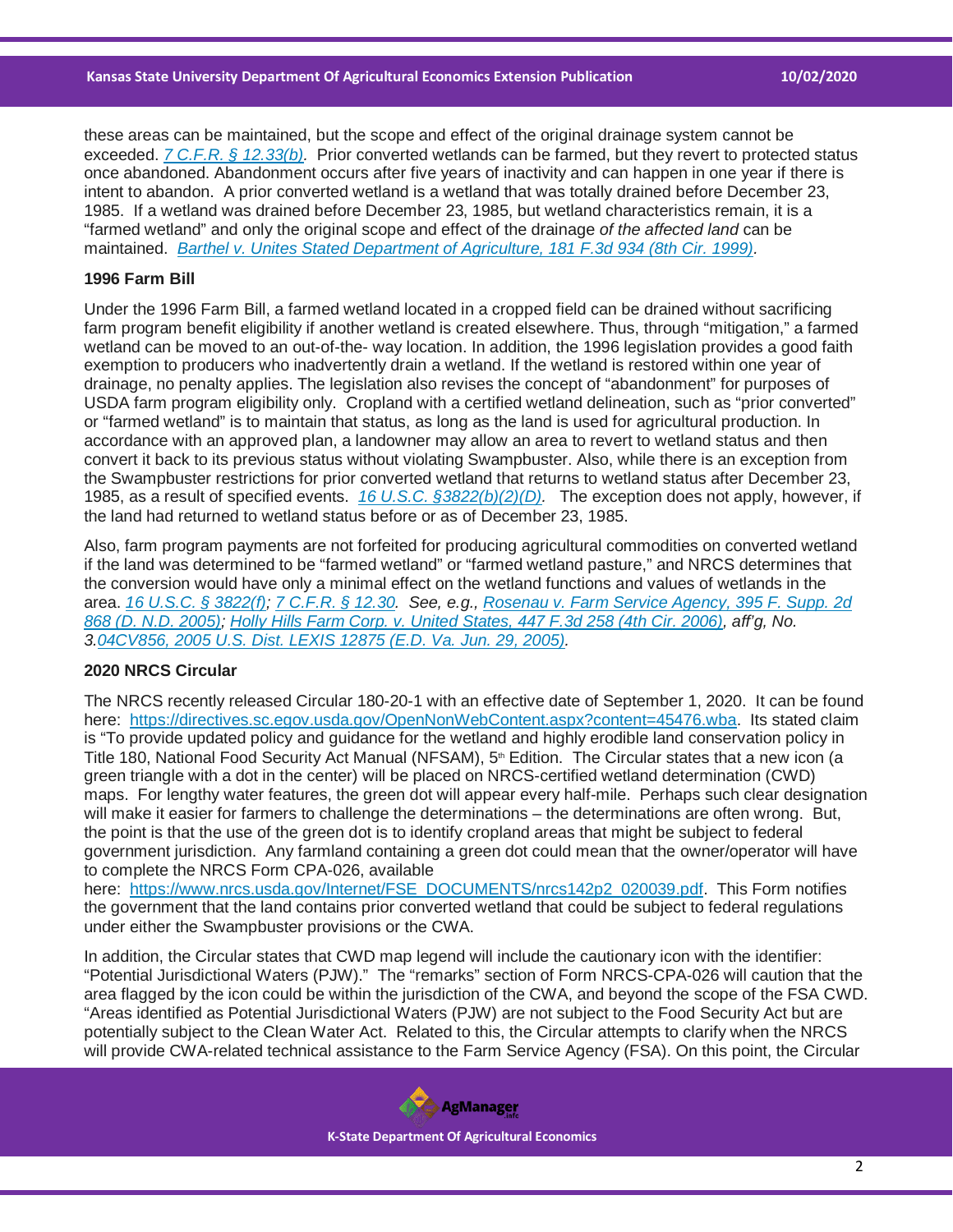states, "NRCS may also provide technical assistance on prior converted cropland abandonment determinations which may affect CWA exclusion applicability." Likewise, the Circular states, "In some cases, it may be helpful to a USDA client to share information NRCS gathered during a previously conducted…site visit for FSA purposes with the USACE [U.S. Army Corps of Engineers] or EPA." For farmers (and their lawyers) who have been involved in wetland matters administratively and/or in the courts, that last quote should bother you. It spells bureaucratic trouble.

## **Recent Cases**

The following is a short summary of some of the relatively recent cases involving prior converted wetland under Swampbuster:

- In *[Horn Farms, Inc. v. Johanns, 397 F.3d 472 \(7th Cir. 2005\),](https://casetext.com/case/horn-farms-inc-v-johanns-2?ref=ArRBZs!tkJyYm) rev'g, [319 F. Supp. 2d 902 \(N.D. Ind.](https://casetext.com/case/horn-farms?ref=ArRBZs!qaLBWr)  [2004\),](https://casetext.com/case/horn-farms?ref=ArRBZs!qaLBWr) cert. den., 547 U.S. 1018 (2006),* the plaintiff was found to be in violation of Swampbuster for producing covered commodities on converted wetland. The plaintiff claimed that the conversion had occurred before the Swampbuster rules took effect on December 23, 1985. The USDA determined that because the site had returned to wetland status as of the effective date of Swampbuster, the prior converted exemption of 16 U.S.C.  $3822(b)(2)(D)$  did not apply. The appellate court, reversing the trial court, agreed.
- *Groenendyk v. Johanns, No. 4:06-cv-00214 JAJ, 2008 U.S. Dist. LEXIS 11153 (S.D. Iowa Feb. 12, 2008).* In this case, the NRCS designated a 0.7-acre portion of the plaintiff's field as wetland and determined that the prior converted wetland exemption did not apply. After exhausting administrative appeals, the plaintiff sought judicial review to overturn the designation. The court upheld the government's decision that the 0.7-acre site was not exempt as prior converted wetland because the government's determination was not capricious, an abuse of discretion or otherwise unlawful. While the basic facts and data were in dispute, the court gave the government substantial deference on its determination.
- *Riechenbach v. United States Department of Agriculture, No. 1:10-cv-994-WTL-TAB, 2013 U.S. Dist. LEXIS 1328 (S.D. Ind. Jan. 4, 2013)* involved central Indiana farmland for which the plaintiffs sought the FSA's permission to remove timber from existing fence rows. The NRCS examined the property and found a potential wetland violation, ultimately resulting in a determination that the plaintiff had converted 4.4 acres of wetland. Later, the NRCS expanded the converted wetland acres to five. Mediation was denied. The plaintiffs claimed that the area in question was prior converted cropland. After exhausting administrative appeals, the plaintiffs sought judicial review. The plaintiffs pointed to the existence of clay tile associated with a drainage system created in 1900 according to county records, and plastic tile dating to 1988. The NRCS claimed that the site in question had reverted to wetland status by 1985 based on aerial photos taken from 1981 to 1987 that showed the presence of wetland vegetation. While the plaintiffs argued that the photos were insufficient evidence, they failed to raise that argument during the administrative appeal process and the court would not entertain it and dismissed the case.